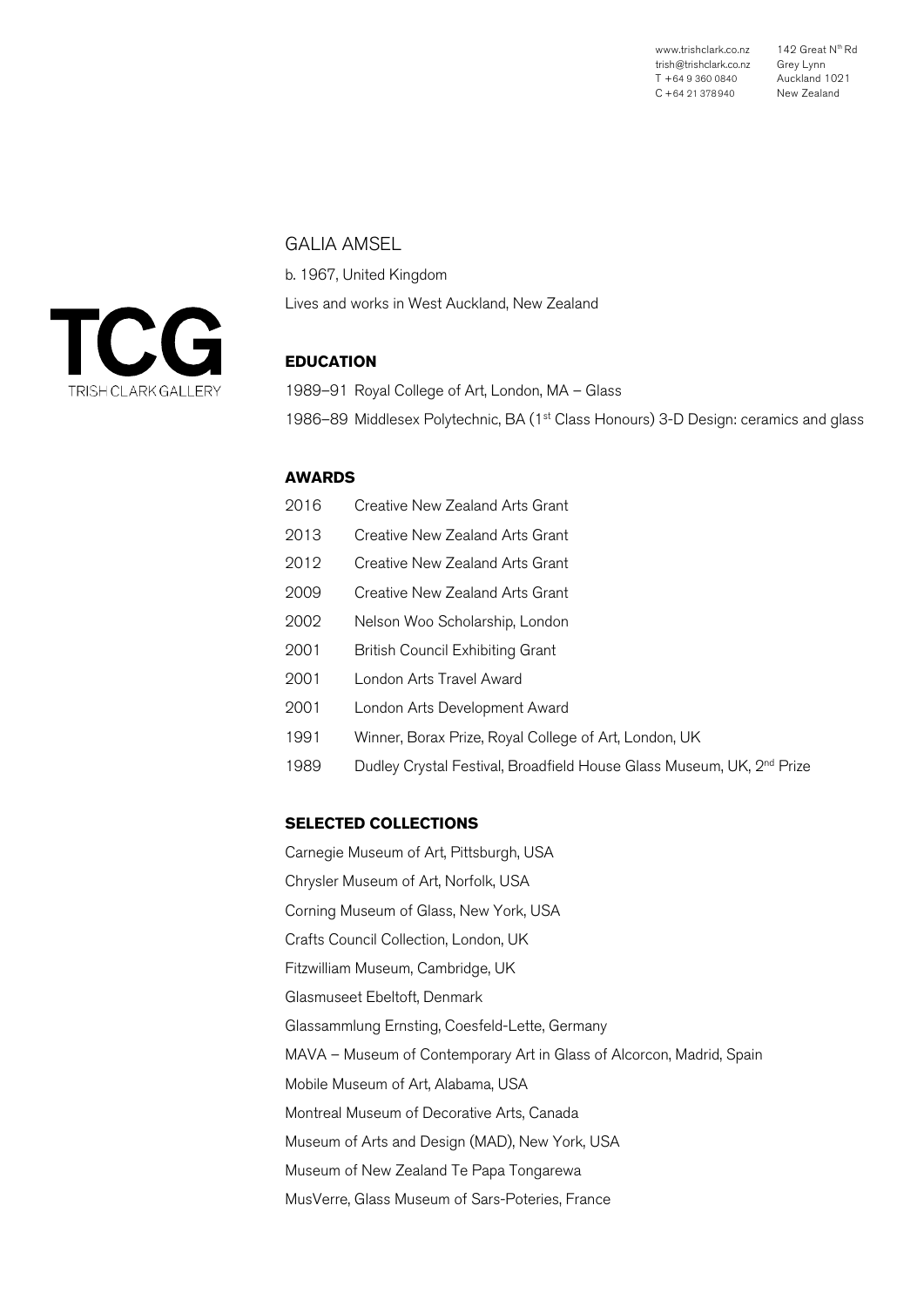www.trishclark.co.nz trish@trishclark.co.nz T +64 9 360 0840 C +64 21 378940

142 Great N<sup>th</sup> Rd Grey Lynn Auckland 1021 New Zealand

National Museum of Scotland, Edinburgh, UK Palm Springs Art Museum, California, USA Shipley Art Gallery, Gateshead, UK Turner Museum of Glass, Sheffield, UK Ulster Museum, Belfast, Northern Ireland Victoria & Albert Museum, London, UK

# **PUBLIC COMMISSIONS**

Lee Valley Regional Park Authority, Tottenham Marshes, UK Lee Valley Regional Park Authority, Three Mills Island, UK Salisbury Cathedral, UK

### **PRIVATE COMMISSIONS**

Design Portfolio, Carat Globe Coopers and Lybrand/PricewaterhouseCoopers PLC Awards Alternative Investment Market (AIM) Awards ABSA Awards, British Museum 1995, UK Community Hospitals PLC Royal Caribbean Cruise Lines, P&O Cruises Charity Awards, London Langham Hotel Lobby, Auckland, New Zealand

## **SELECTED SOLO EXHIBITIONS**

| 2017 | Connection, Chichester Cathedral, UK           |
|------|------------------------------------------------|
| 2014 | Silo 6, Wynyard Quarter, Auckland, New Zealand |
| 2012 | Spirit, Sabbia Gallery, Sydney                 |
| 2011 | Koru Gallery, Hong Kong                        |
| 2008 | Axia Modern Art, Melbourne                     |
| 2006 | Masterworks Gallery, Auckland, New Zealand     |
| 2005 | Milford Galleries, Queenstown, New Zealand     |
| 2005 | Masterworks Gallery, Auckland, New Zealand     |
| 2004 | Museo de Arte en Vidrio de Alcorcon, Madrid    |
|      | Bullseye Connection Gallery, Portland, USA     |

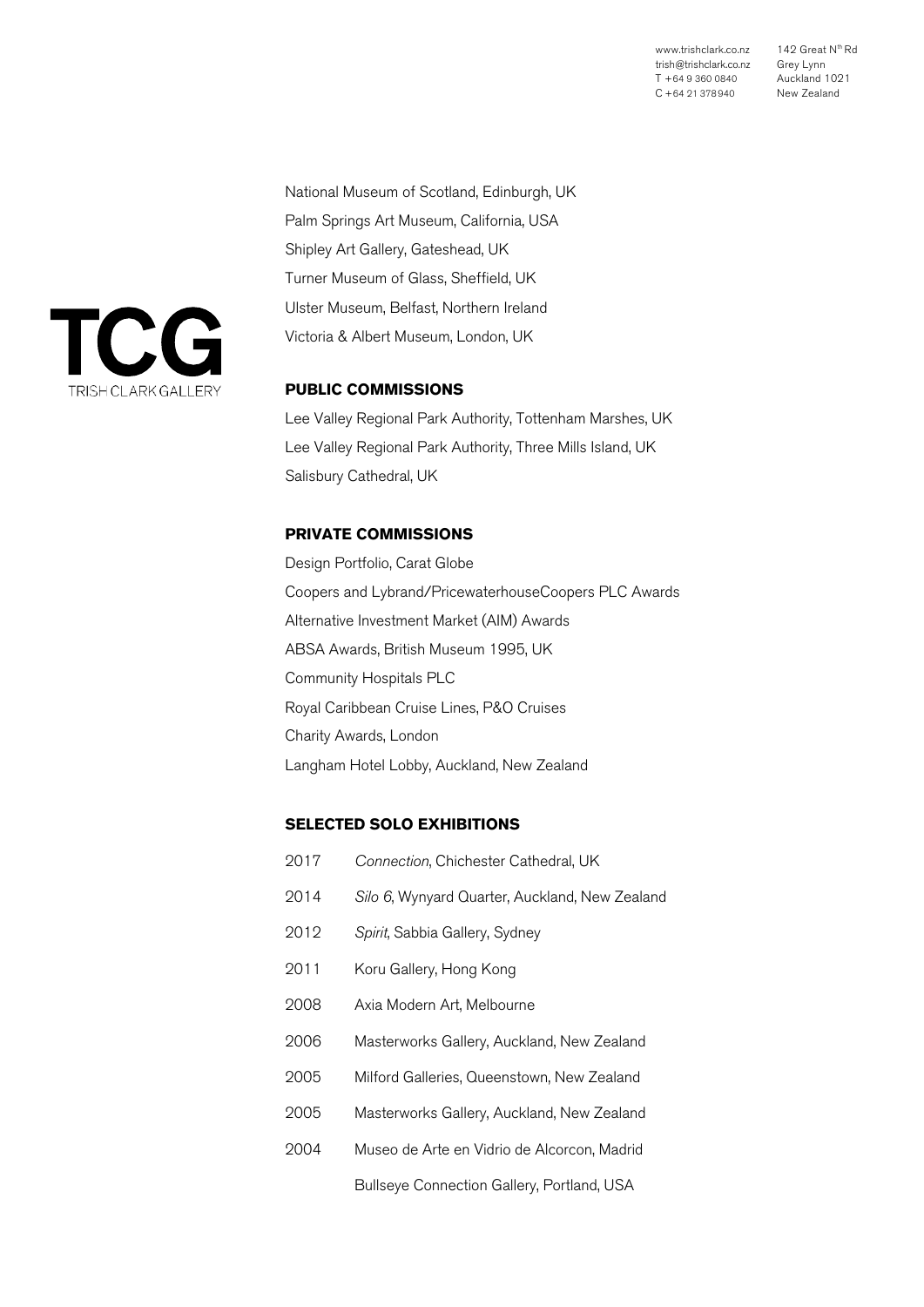| www.trishclark.co.nz   | 142 Great N <sup>th</sup> Rd |
|------------------------|------------------------------|
| trish@trishclark.co.nz | Grey Lynn                    |
| T +64 9 360 0840       | Auckland 1091                |
| $C + 64$ 21 378940     | New Zealand                  |

| 2002 | Bullseye Connection Gallery, Portland, USA                                                                                                   |
|------|----------------------------------------------------------------------------------------------------------------------------------------------|
|      | Clara Scremini Gallery, Paris                                                                                                                |
| 2001 | Crafts Council at the V&A, London                                                                                                            |
| 1999 | Clara Scremini Gallery, Paris                                                                                                                |
| 1997 | Clara Scremini Gallery, Paris                                                                                                                |
|      | <b>SELECTED GROUP EXHIBITIONS</b>                                                                                                            |
| 2016 | Reflection Glass Exhibition, Salisbury Cathedral, UK                                                                                         |
|      | "taking stock", Trish Clark Gallery, Auckland, New Zealand                                                                                   |
| 2015 | PALETTE, Masters of Glass 2015, Sabbia Gallery, Sydney                                                                                       |
| 2014 | March "Take Ten" Ten-year Retrospective, Corban Estate Arts Centre, Auckland,<br>New Zealand                                                 |
|      | Selected for Coburg Glass Prize Exhibition, Coburg, Germany                                                                                  |
| 2013 | Adrian Sassoon, London, shows Amsel's work annually at Maastricht Art Fair;<br>Collect London; PAD London; Salon of Art and Design, New York |
| 2010 | Capturing Light, Axia Modern Art, Melbourne                                                                                                  |
| 2009 | Luminaries, Sabbia Gallery, Sydney                                                                                                           |
| 2007 | Koru Gallery, Hong Kong                                                                                                                      |
| 2006 | Axia Modern Art, Melbourne                                                                                                                   |
| 2005 | Glass Invitational, New Zealand, Touring [Dunedin, Auckland Museum,<br>Canterbury Museum and Pataka Museum, Wellington]                      |
| 2001 | 15 <sup>th</sup> Anniversary Show, Braggiotti Gallery, Amsterdam                                                                             |
| 2000 | Studio Glass Gallery, London                                                                                                                 |
| 1998 | CAA, London, curated by Jennifer Opie                                                                                                        |
|      | Jerwood Prize Shortlist Touring Exhibition, Crafts Council, UK                                                                               |
| 1996 | The Solomon Gallery, Dublin                                                                                                                  |
|      | Venezia Aperto Vetro, Venice                                                                                                                 |
| 1995 | Showcase, Contemporary Applied Arts, London                                                                                                  |
| 1994 | Galerie L, Hamburg                                                                                                                           |
|      | Showcase, Victoria & Albert Museum, London                                                                                                   |
|      |                                                                                                                                              |

1993 *The Glass Show*, Crafts Council Touring Exhibition, UK